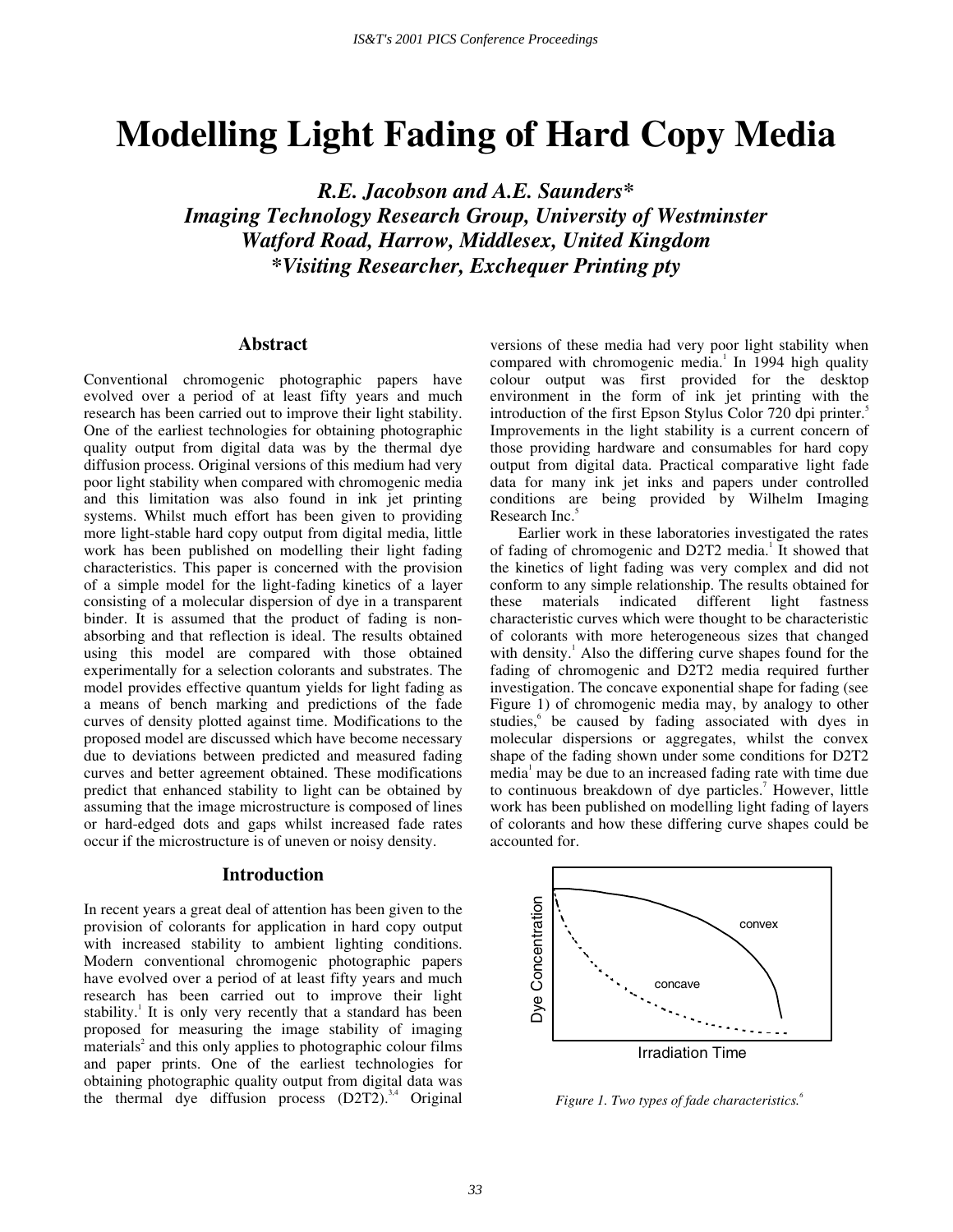In order to investigate fading more thoroughly a more fundamental approach involving first principle modelling of the fading process was adopted in more recent work carried out in these laboratories.<sup>8</sup>

This work provided models for light fading that could explain the differing shapes of the fading curves shown in Figure 1 when applied to investigations of the fading of single colorants in a variety of media (chromogenic, D2T2, ink-jet and bubble jet). Furthermore this modeling process was shown to provide a simple means for estimating effective quantum yields as a fundamental means of benchmarking the light stability of colorants. This modelling approach is now being extended and applied to fading of colorants when coexisting with other colorants in fading from neutral densities which is the more usual way of investigating light fading<sup>2,9</sup> and is compared with the fading of single colorants.<sup>8</sup>

## **Basic Light Fading Model**

In order to shed more light on the complex kinetics of fading, it was decided to apply a fading model<sup>8</sup> which was originally developed by Saunders.<sup>10</sup> The fading model is derived completely elsewhere<sup>8</sup> and is based on the following assumptions:

- the colorant is uniformly distributed (homogeneous)
- the colorant is molecularly dispersed and hence non-scattering
- incident radiation is uniform over the surface layer
- internal reflections are absent at surfaces of the layer
- the number of photons absorbed is proportional to the number incident
- there is no inner filter effect: any products of photochemical degradation of the colorant are transparent and any binders or components of receptor layers are transparent.

Using these assumptions applied to a slab of colorant of defined depth, photon flux of irradiation and initial colorant concentration as functions of depth and time, the equations, given below, were derived<sup>8</sup> for modelling the change in density with time of irradiation and the quantum yield for fading:

quantum yield, 
$$
\phi = \frac{1}{\varepsilon F t \log_{10} e} \log_{10} \left[ \frac{10^{D_o} - 1}{10^{D_c} - 1} \right]
$$
 (1)

where,  $D_0$  = density at zero time of irradiation,  $\varepsilon$  = the molar extinction coefficient,  $F =$  the irradiation flux,  $t =$  time,  $D_t =$ density at time *t*. Assuming that the molar extinction coefficient is known, then it is possible to determine the quantum yield for fading from very easily measured experimental parameters at known fading times, i.e., from the original density,  $D_{\rho}$ , the density,  $D_{\rho}$  at time, *t*, and the irradiance, *F*.

$$
normalized density = \frac{\log_{10}\left[1 + (10^{D_0} - 1)\right]e^{-\epsilon\phi Ft}}{D_0}
$$
 (2)

Thus if the molar extinction coefficient,  $\varepsilon$ , the quantum yield,  $\phi$ , and the irradiation used for fading, *F*, are known it is possible to determine the density at varying times, *t*, from the original density of the un-irradiated material,  $D<sub>o</sub>$ . The quantum yield may be obtained from the previous equation.

## **Experimental Procedure**

Results previously obtained<sup>1</sup> from the fading of neutral, cyan magenta and yellow colour patches for the chromogenic and D2T2 media were used for evaluating the fading model. Additional results were obtained from colour patches similarly prepared for ink jet and bubble jet media. Samples were irradiated in an Heraeus SUNTEST CPS Accelerated Exposure Unit, fitted with a UV absorbing filter, at an irradiance of  $604 \, \text{Wm}^2$  (135600 lux) for the periods of time indicated. ISO Status A densitometry was used for measuring dye densities at the time intervals indicated. For chromogenic media, the densities were corrected for stain by subtraction of the corresponding primary density for a irradiated area of zero initial density.

### **Results and Discussion**

#### **Quantum Yields**

Quantum yields were determined as before<sup>1</sup> from equation 1, using a value of  $5.45 \times 10^4$  l mol-1 cm<sup>-1</sup> for the molar extinction coefficient. This is a mid-range value of published values for typical image dyes<sup>11</sup> This assumed value if incorrect will only have an effect on the absolute value for the quantum yield and it may be more appropriate to call those determined in this work 'effective quantum yields'. Results obtained for effective quantum yields at mid primary density of 1.0 are given in Table 1.

**Table 1. Effective Quantum Yields For All Media At A**  Mid Primary Density Of 1. All values  $x$  10<sup> $<sup>7</sup>$ </sup> and  $\pm$  0.25</sup>

| Colorant    | CG  | D <sub>2</sub> T <sub>2</sub> | IJ  | BJ   |
|-------------|-----|-------------------------------|-----|------|
| Cvan        | 1.5 | 4.9                           | 0.2 | 2.4  |
| Cyan(N)     | 1.1 | 5.2                           | 1.0 | 1.7  |
| Magenta     | 1.7 | 4.9                           | 5.0 | 12.1 |
| Magenta (N) | 1.0 | 3.9                           | 2.0 | 6.3  |
| Yellow      | 2.8 | 4.6                           | 1.0 | 3.5  |
| Yellow (N)  | 1.5 | 37                            | 19  | 2.4  |

CG=Chromogenic (Kodak RA-4), D2T2=thermal dye diffusion (Kodak ColorEase), IJ= Epson Stylus Color II ink jet printer and Photo Quality paper, BJ=Canon BJC-250 Bubble jet printer and  $HR-101$  high-resolution paper.  $(N)$  = colorant in combination with others as a neutral.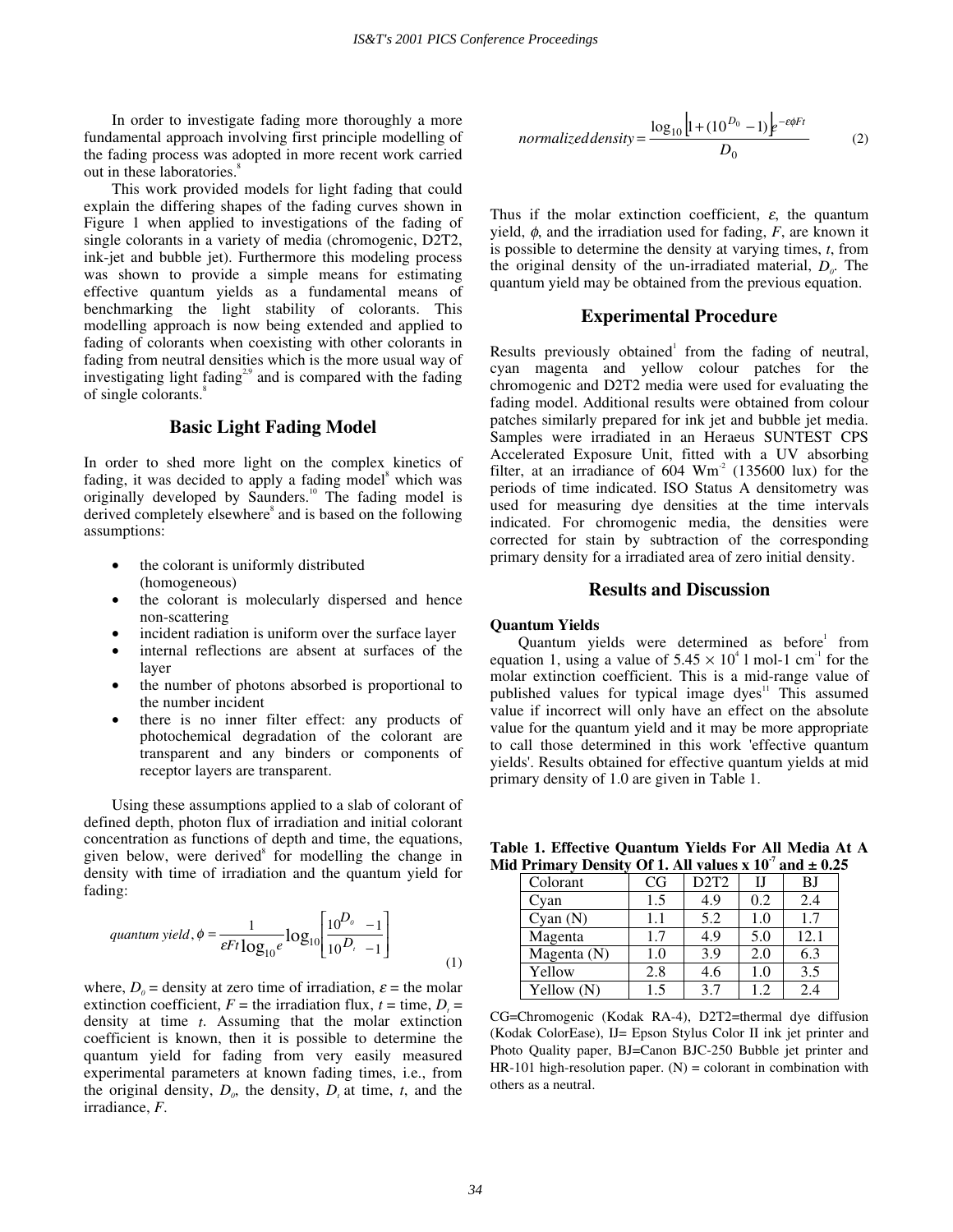Table 1 indicates that in most cases the effective quantum yields were lower for the colorants in the presence of others as neutrals. Also it is apparent from the data that for the single colorant with the highest effective quantum yield for each of the media is in the sequence:

#### *Bubble Jet (magenta) >> D2T2 (cyan) ~ Ink Jet (magenta) > chromogenic (yellow).*

This implies that the life expectancy to fading by light is in the reverse order. This sequence is the same for the media when the dyes are in combination as neutrals. The absolute values of the quantum yields compare reasonably with published values<sup>7</sup> of around  $1.1 \times 10^4$  to  $1.3 \times 10^6$ . The order of magnitude decrease between those of Table 1 and values reported for disperse dyes in nylon and polyester<sup>7</sup> may be due to the spectral sensitivity for fading. For example the irradiance used in equation 1 was based on the assumption that the radiation inducing fading was effective throughout the spectral range. If, however, fading is spectrally selective than the energy involved should be calculated after cascading with the spectral sensitivity for the fading of each individual colorant. This would reduce the value of  $F$  in equation 1 which would raise the value obtained for the effective quantum yield. Additional factors might be due to the assumed value for the molar extinction coefficient, or to the assumptions of the model which may not entirely reflect the real situation under which dyes fade in actual media. The model does, however, provide a measure of effective quantum yield of image forming colorants which is a fundamental parameter by which their light fastnesses may be measured and compared. The provision of these single numbers, however, does not indicate if there is a precise fit between the model and the fading characteristics of various colorants which are best determined from equation 2.

#### **Rates of Fading of Colorants**



*Figure 2. Predicted (curves) and measured values (points) for light*  fading of colorants of the chromogenic material for initial *densities of a neutral of around 1.* 

Figure 2 shows a typical result for a good fit between measured and densities predicted by the model from equation 2 for the chromogenic medium. The correlation coefficients are given in Table 2 for the single colorants and for those in combination as neutrals for differing initial densities of fade for the chromogenic and the thermal dye diffusion media.

|                                                    |  | Table 2. Correlation Coefficients Between Measured  |  |  |
|----------------------------------------------------|--|-----------------------------------------------------|--|--|
|                                                    |  | And Predicted Densities For The Light Fading Of The |  |  |
| <b>Chromogenic And Thermal Dye Diffusion Media</b> |  |                                                     |  |  |

| Colorant | Chromogenic Medium |             | D2T2    |             |  |
|----------|--------------------|-------------|---------|-------------|--|
|          | <b>Initial</b>     | Correlation | Initial | Correlation |  |
|          | Primary            | Coefficient | Primary | Coefficient |  |
|          | Density            |             | Density |             |  |
| Cyan     | 1.52               | 0.9919      | 1.41    | 0.8924      |  |
| alone    | 1.45               | 0.9974      | 1.26    | 0.9319      |  |
|          | 1.13               | 0.9976      | 1.06    | 0.9641      |  |
|          | 0.60               | 0.9989      | 0.82    | 0.9709      |  |
| Magenta  | 2.14               | 0.9957      | 2.03    | 0.9903      |  |
| alone    | 1.89               | 0.9962      | 1.60    | 0.9928      |  |
|          | 1.45               | 0.9949      | 1.35    | 0.9928      |  |
|          | 0.88               | 0.9951      | 0.89    | 0.9998      |  |
| Yellow   | 1.77               | 0.9963      | 1.70    | 0.9923      |  |
| alone    | 1.64               | 0.9965      | 1.23    | 0.9881      |  |
|          | 1.35               | 0.9985      | 0.82    | 0.9925      |  |
|          | 0.84               | 0.9986      | 0.59    | 0.9908      |  |
| Cyan     | 1.56               | 0.8981      | 1.42    | 0.9246      |  |
| neutral  | 1.52               | 0.9646      | 1.06    | 0.9272      |  |
|          | 1.22               | 0.9958      | 0.83    | 0.9137      |  |
|          | 0.66               | 0.9933      | 0.59    | 0.9639      |  |
| Magenta  | 2.71               | 0.9256      | 2.02    | 0.9573      |  |
| neutral  | 2.26               | 0.9691      | 1.12    | 0.9091      |  |
|          | 1.20               | 0.9833      | 0.82    | 0.9079      |  |
|          | 0.55               | 0.9933      | 0.57    | 0.9359      |  |
| Yellow   | 1.91               | 0.9825      | 1.72    | 0.9202      |  |
| neutral  | 1.78               | 0.9731      | 1.06    | 0.9241      |  |
|          | 1.05               | 0.9822      | 0.76    | 0.9095      |  |
|          | 0.46               | 0.9736      | 0.56    | 0.9542      |  |

The high correlation coefficients obtained between the measured values and those predicted by the model can be seen in Table 2 which also indicates the validity of the model for the chromogenic medium. At the 5 % level the critical value<sup>12</sup> for the correlation coefficient for the four values compared is 0.9500. The first value of 1.00 has been ignored on which the data sets were normalized. The correlation coefficients that were obtained for the dyes in combination as neutrals in the chromogenic medium, also shown in Table 2, although good are slightly lower than those when the dyes are in isolation. This is to be expected for two main reasons. Firstly, the model is not expected to apply to more than one colorant, especially when their individual rates of fading are different. Secondly, primary densities have been used as a selective measure of fading of the individual dyes and this may not be a truly selective measure, being influenced by the changing secondary densities of the other dyes. This good agreement between predicted and measured values is perhaps surprising in view of the assumptions on which the model is based, particularly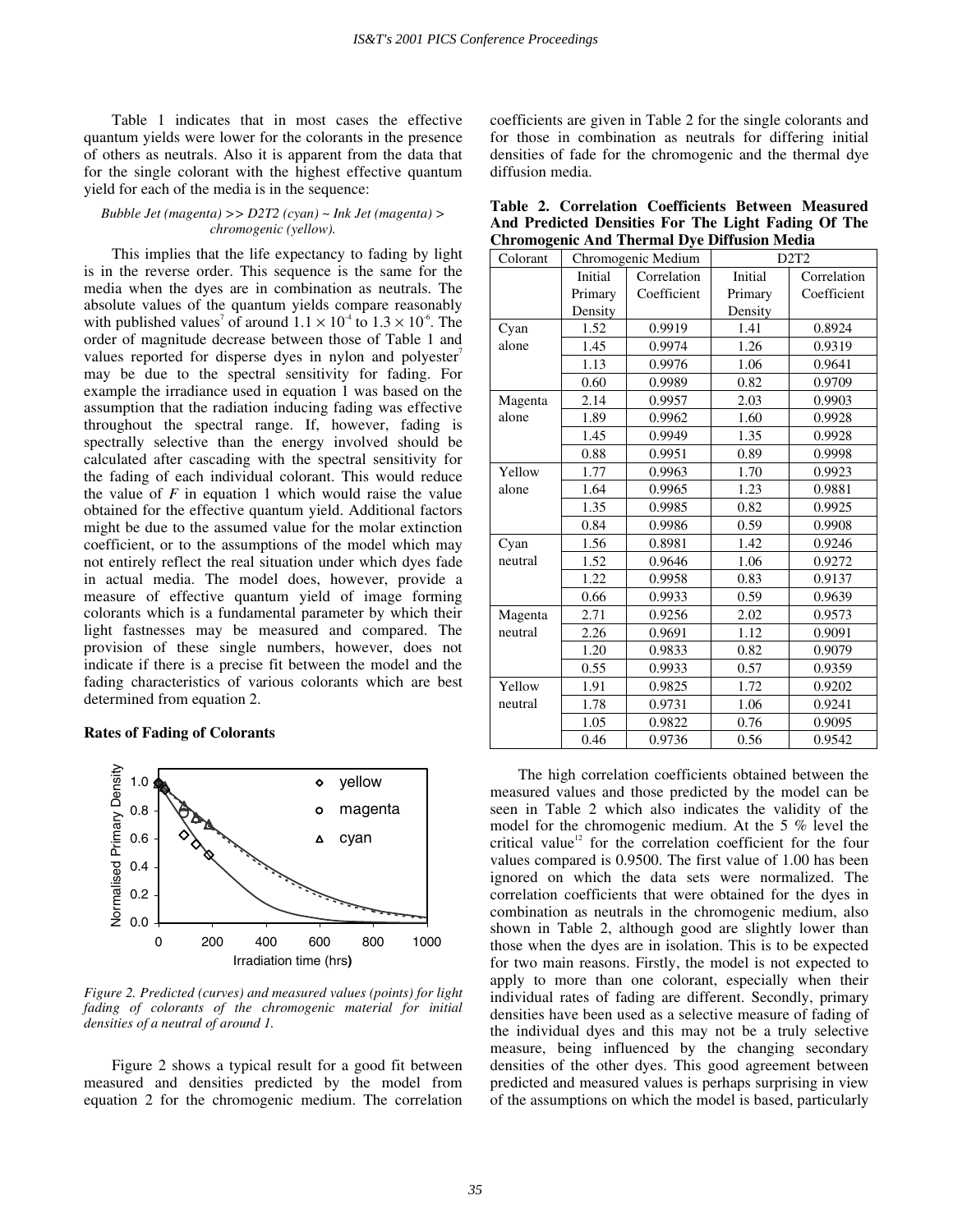that the model was devised for the simpler case of transmission media and not for the refection media actually used. However, linearity between reflection and transmission densities has been shown to apply to photographic print media. $13$  The corresponding fade curves for the chromogenic medium showed that the higher the initial density the slower is the rate of fading. Similar results were obtained for the fading of the dyes when they were in combination as neutrals but with a decrease in their rates of fading.



*Figure 3. Predicted (full curves) and measured values (points and dashed curves) for light fading of colorants of the thermal dye diffusion material for initial densities of a neutral of approximately 1.* 

It is immediately apparent from Figure 3 that the model is less applicable to the D2T2 medium which is shown by the convex shape of the fade curve. This is further shown by the poor correlation coefficients of Table 2 in comparison with those for the chromogenic medium. Critical values $12$  for the correlation coefficients of 0.9500 were only exceeded for the magenta and yellow colorants alone. In most other cases correlations were poor. Generally as the initial density decreases the correlation coefficients improve and exceed the critical value. These results suggest that different mechanisms may be involved in the fading, that the colorant morphology or distribution is different for different media and that this may depend on the initial density levels, or that the model is wrong.

For the ink-jet media investigated concave fade curves were found. An example is shown in Figure 4. Whilst the bubble jet medium gave results that were a good fit to the basic model with all correlation coefficients in excess of the critical values. For the ink jet medium the critical value of 0.9969 at the 5% level<sup>12</sup> for the correlation coefficients between measured and predicted densities was not exceeded for any of the conditions investigated (see Table 3). The above results pose a problem for modelling if there is a change in the required model depending upon the medium and conditions. However, preliminary modifications to the existing model<sup>8</sup> indicated that changes in curve shape may be modelled by changing the assumptions concerning the basic structure of the colorant. For example, if the structure of the image colorant is such that it comprises areas of low

density and areas of density greater than one, as may be the case in digital output which might involve a distribution of dots or lines, it can be shown that the curve shape is convex. If however, the overall colour patch is noisy or blotchy then the curve is the more usual concave shape. This image morphology will vary with the nature and type of the components of the printing system, such as the dot size, amount of colorant deposited, the substrate and the nature of dithering etc.



*Figure 4. Predicted (full curve) and measured values (points and dashed curves) for light fading of the magenta colorant of the ink jet medium from an initial neutral of density of 0.83.* 

| Colorant        | Initial | Correlation |
|-----------------|---------|-------------|
|                 | Primary | coefficient |
|                 | Density |             |
| Cyan alone      | 0.96    | 0.9233      |
|                 | 0.81    | 0.8312      |
|                 | 0.73    | 0.9628      |
| Magenta alone   | 1.05    | 0.9424      |
|                 | 0.85    | 0.9375      |
|                 | 0.74    | 0.9236      |
| Yellow alone    | 0.76    | 0.9688      |
|                 | 0.60    | 0.9868      |
|                 | 0.50    | 0.9910      |
| Cyan/neutral    | 1.10    | 0.9901      |
|                 | 0.76    | 0.9512      |
|                 | 0.69    | 0.9759      |
| Magenta/neutral | 1.42    | 0.9928      |
|                 | 0.83    | 0.9297      |
|                 | 0.66    | 0.9293      |
| Yellow/neutral  | 1.23    | 0.9721      |
|                 | 0.70    | 0.9410      |
|                 | 0.62    | 0.9727      |

**Table 3. Correlation Coefficients Between Measured and Predicted Densities For The Light Fading of the Ink Jet Media**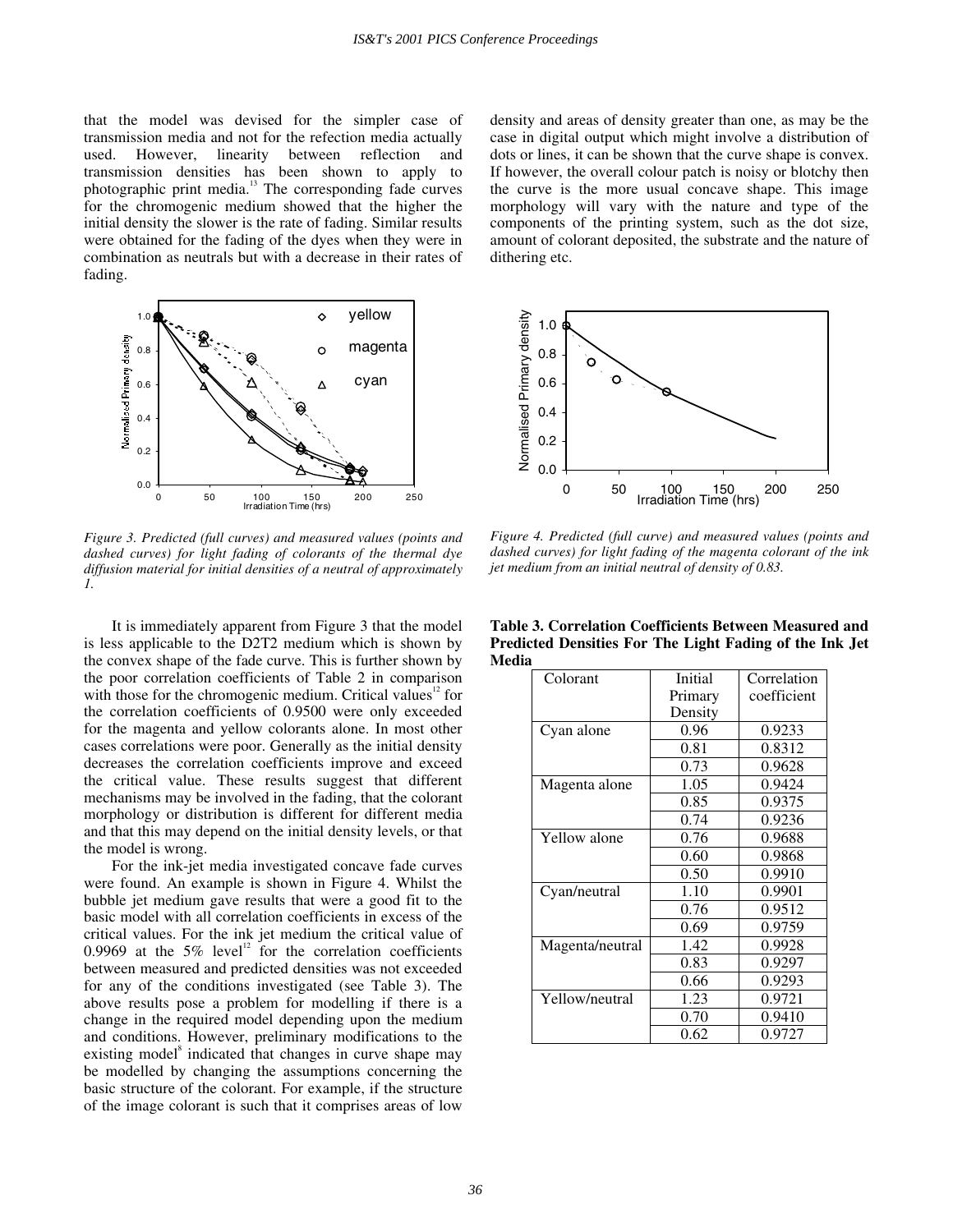# **Modified Fade Models**

Two modified models have been investigated so far.<sup>8</sup> These were termed the *stepped* and *noise* models respectively and are summarized below. The full derivations of these models and the basic model are given elsewhere.<sup>8</sup>

#### **Stepped Model**

In addition to the assumptions listed earlier for the basic fade model it was assumed that the sample has stepped densities of values  $D_i$ , and  $D_j$ , (where  $D_i < D_j$ ) with no intermediate values within an area of measured density  $D<sub>o</sub>$ . This is modelled as a one step summation of all the microdensities in which,  $\alpha$ , is the fraction of the sample having density  $D_i$ , and the remainder  $(1 - \alpha)$  has a density of *D<sub>2</sub>*. These additional considerations led to the derivation of the following equation:

normalised density =  
\n
$$
-\log\left[\frac{\alpha}{1+(10^{D_1}-1)e^{-\epsilon\phi Ft}}+\frac{1-\alpha}{1+(10^{D_2}-1)e^{-\epsilon\phi Ft}}\right]
$$
\n
$$
D_0
$$
\n(3)

An example for the results obtained from this model for the neutral fade of the magenta colorant for the thermal dye diffusion material is given in Figure 5.



*Figure 5. Magenta colorant fade curves for thermal dye diffusion medium from a neutral density of 1.12. Dashed line: basic model, full curve prediction from stepped model with*  $D_1 = 0.05$ ,  $D_2 = 1.9$ . *The points represent experimentally determined values.* 

Using this modified stepped model the correlation coefficients between measured and predicted values was increased from 0.9091 to 0.9929.

#### **Noise Model**

This model makes the additional assumptions, to those listed earlier for the basic fade model, that the sample has uneven density of values between  $D_i$  and  $D_j$ . The densitometer acts as a band-pass filter that can be modelled as a wedge shaped density from  $D_1$  to  $D_2$ .

This led to the following model and steeper concave curves than predicted by the basic model:

*normalised density* =

$$
\log\left[1 - e^{-\mathcal{E}\phi Ft}\right] - \log\left[1 - \frac{\log\left[\frac{1 + (10^{D_2} - 1)e^{-\mathcal{E}\phi Ft}}{1 + (10^{D_1} - 1)e^{-\mathcal{E}\phi Ft}}\right]}{(D_2 - D_1)}\right]
$$
\n
$$
D_0
$$
\n(4)

Where  $D_0$  is give by<sup>8</sup>:

$$
D_0 = \log_{10} \left[ \frac{D_2 - D_1}{\log e \left( \log P - 10 D_2 \right)} \right]
$$
 (5)

Applying this model to the fade data for the ink jet media improved the correlation coefficients. For example, the correlation coefficients between the measured and the predicted values for the fading data of the magenta colorant from a neutral of density 0.83 increased from 0.9297 to 0.9914 with values of  $D<sub>i</sub>$  and  $D<sub>2</sub>$  of 0.81 and 0.86 respectively (see Figure 6).



*Figure 6. Magenta colorant fade curves for ink jet medium from a neutral density of 0.83. Dashed line: basic model, full curve: prediction from the noise model with*  $D_1 = 0.0.81$ ,  $D_2 = 0.86$ . The *points represent experimentally determined values.* 

However, although high, these correlation coefficients do not exceed the critical value and for the neutral fade data did not exceed their critical values for a several combinations of the two densities,  $D_i$  and  $D_j$ . This model although providing steeper concave curves did not fit the data precisely.

#### **Conclusions**

The basic fade model gave excellent fits for fading of the chromogenic and bubble jet media. Generally correlations between predicted and measured results less for fading from neutral densities than from the single colorants in isolation. The 'stepped' model gave a better fit for the fading of the magenta colorant of the thermal dye diffusion material than predicted by the original model, whilst the 'noise' model gave a better fit for the magenta colorant of the ink jet medium.